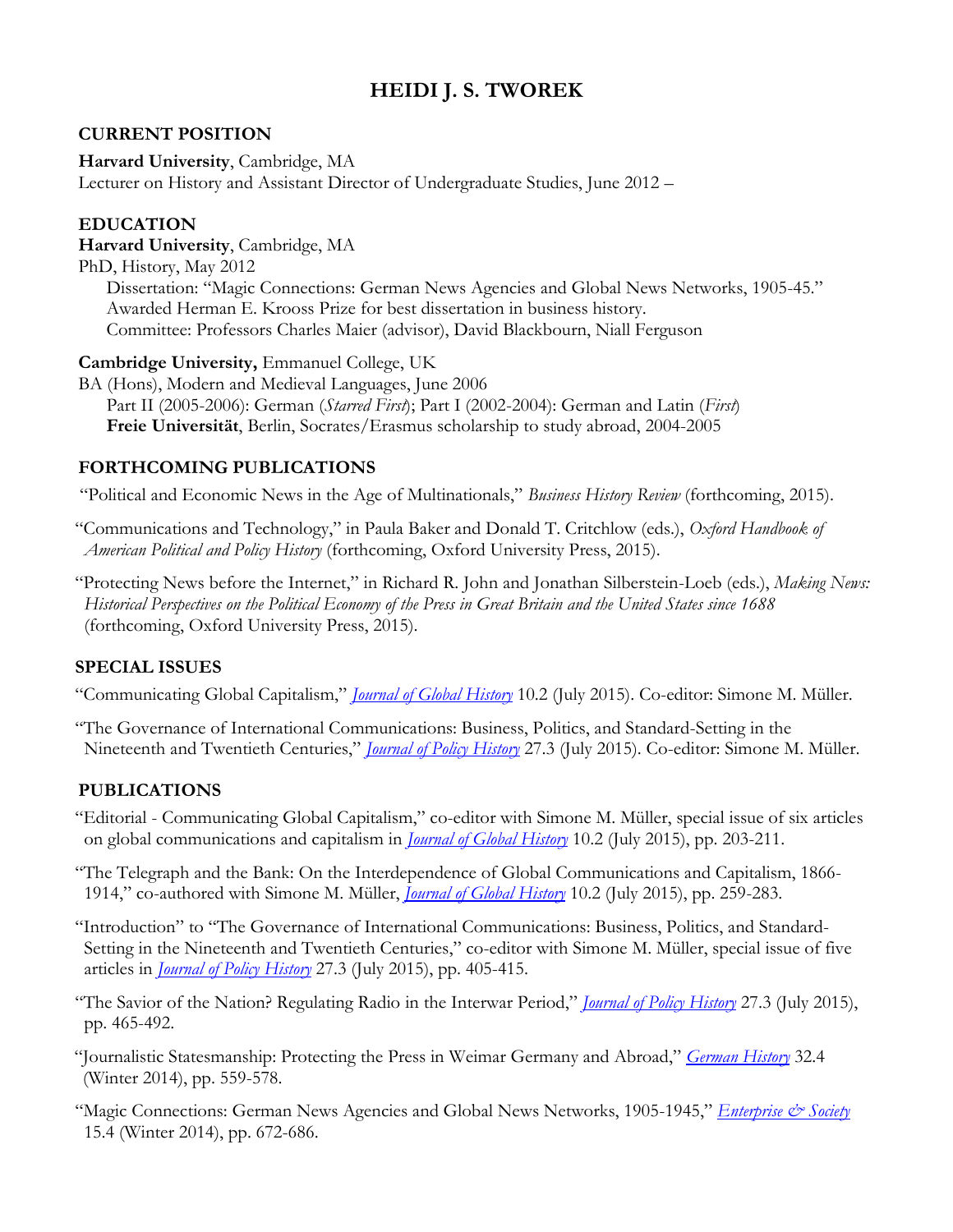"Wireless Telegraphy," [International Encyclopedia of the First World War,](http://encyclopedia.1914-1918-online.net/article/Wireless_Telegraphy) (October 2014).

- "The Creation of European News: News Agency Cooperation in Interwar Europe," *[Journalism Studies](http://www.tandfonline.com/doi/abs/10.1080/1461670X.2013.810908)* 14.5 (October 2013), pp. 730-742. Also published in Sarah Newman and Matt Houlbrook (eds.), *The Press and Popular Culture in Interwar Europe* (Routledge, 2014).
- "Peace through Truth? The Press and Moral Disarmament through the League of Nations," *[Medien & Zeit](https://www.academia.edu/492750/Peace_through_Truth_The_Press_and_Moral_Disarmament_through_the_League_of_Nations)* 25.4 (December 2010), pp. 16-28.
- "The Path to Freedom? Transocean and Wireless Telegraphy, 1914-1922," *[Historical Social Research](https://www.academia.edu/492751/_The_Path_to_Freedom_Transocean_and_Wireless_Telegraphy_1914-1923)* 35.1 (April 2010), pp. 209-233.

# **DIGITAL PROJECTS**

*Co-ordinator*, United Nations History Project [\(www.unhistoryproject.org\)](http://www.unhistoryproject.org/), December 2010 – present. Project manager for scholarly website on UN history. Supervised seven graduate and undergraduate researchers. Awarded grants from United Nations Foundation for the site and its [Facebook](mailto:www.facebook.com/UnitedNationsHistoryProject) and [Twitter.](http://www.twitter.com/UN_History)

### **NON-PEER REVIEWED PUBLICATIONS AND INTERVIEWS**

Book reviews published on [H-German,](http://h-net.msu.edu/cgi-bin/logbrowse.pl?trx=vx&list=h-german&month=1005&week=a&msg=xUWK2zCf3zk8JX77teTg0g&user=&pw=) *History*, and **Bok Center Blog**.

"Das Märchen vom Schicksalstag," (co-authored with Thomas Weber) *[Frankfurter Allgemeine Zeitung](http://www.faz.net/-gqz-7w28a)* (November 8, 2014).

"History Lessons: Why Germany's 'Google Tax' Won't Work," (co-authored with Christopher Buschow) *[Nieman](http://niemanreports.org/articles/history-lessons-why-germanys-google-tax-wont-work/) Reports* (October 23, 2014).

"Does England Have the Solution to the Grade-Inflation Problem?" *[The Atlantic](http://www.theatlantic.com/education/archive/2014/10/does-england-have-the-solution-to-the-grade-inflation-problem/381571/)* (October 20, 2014).

"Wettbewerbsvorteile durch Gesetzgebung? Debatten zum Nachrichtenschutz im Wandel der Zeit," (coauthored with Christopher Buschow) *Der Digitale Wandel - Magazin für Internet und Gesellschaft* 1.2 (August 2014), pp. 14-16.

"LSR: Wiederholt sich die Geschichte?" (co-authored with Christopher Buschow) *[Vocer,](http://www.vocer.org/lsr-wiederholt-sich-die-geschichte/)* [iRights,](http://irights.info/artikel/leistungsschutzrecht-wiederholt-sich-die-geschichte/23523) and [Golem](http://www.golem.de/news/leistungsschutzrecht-die-fast-100-jahre-alte-debatte-um-den-nachrichtendiebstahl-1407-107617.html) (July 2014).

"Writing a Student Evaluation Can Be Like Trolling the Internet: How a Long-Despised University Tradition Can Be a Chance to Teach Civility," *[The Atlantic](http://www.theatlantic.com/education/archive/2014/05/writing-a-student-evaluation-can-be-kind-of-like-trolling-a-comments-section/371240/)* (May 21, 2014).

Panel Discussion Participant, "A Bombing, a Neighborhood, and a Community Forever Changed," The [Takeaway with John Hockenberry](http://www.thetakeaway.org/story/bombing-neighborhood-and-community-forever-changed/) (April 16, 2014).

Panel Discussion Participant, "Are the Humanities in Crisis?," [KCRW](http://www.kcrw.com/news/programs/tp/tp131227are_the_humanities_i) (December 27, 2013).

"The Real Reason the Humanities are 'in Crisis'," *[The Atlantic](http://www.theatlantic.com/education/archive/2013/12/the-real-reason-the-humanities-are-in-crisis/282441/)* (December 18, 2013).

Interviews and blog posts about the United Nations History Project website on [US History Scene,](http://ushistoryscene.com/tweeting-the-creation-of-the-united-nations/) [Humanitarianism and Human Rights,](http://hhr.hypotheses.org/973) [Russian International Affairs Council,](http://russiancouncil.ru/en/inner/?id_4=928#top) [UN Dispatch,](http://www.undispatch.com/un-history-project-opens-at-harvard-university) and the United Nations Foundation [blog.](http://www.unfoundation.org/blog/unlocking-the-keys-to-united-nations-history.html)

#### **SELECTED FELLOWSHIPS AND AWARDS**

| The Star Family Prize for Excellence in Advising, Harvard University (nominated)         | 2015 |
|------------------------------------------------------------------------------------------|------|
| John R. Marquand Award for Exceptional Advising and Counseling, Harvard (nominated) 2015 |      |
| Leibniz Summer Fellowship, Zentrum für Zeithistorische Forschung, Potsdam, Germany       | 2014 |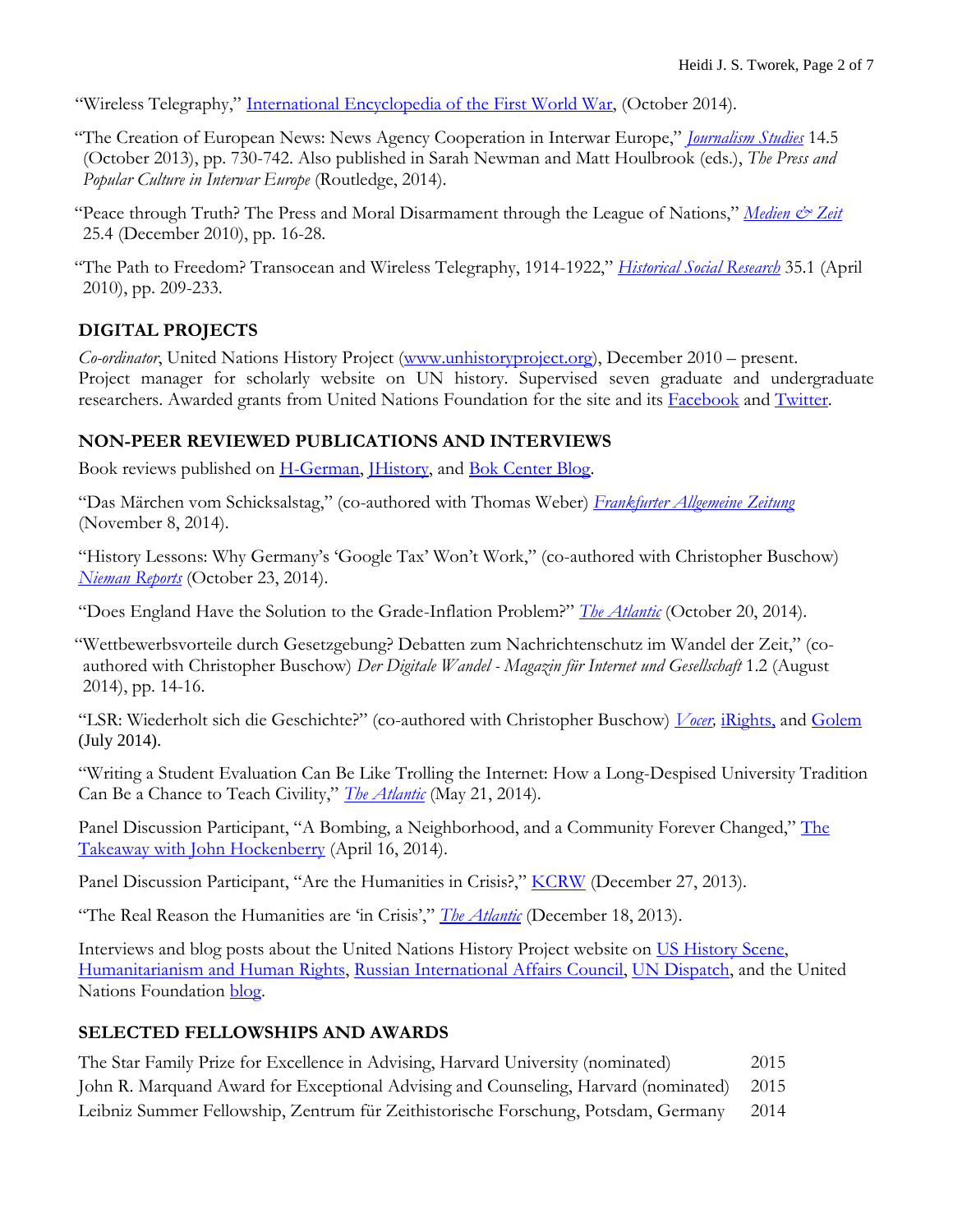| Herman E. Krooss Prize for Best Dissertation in Business History                      | 2014          |
|---------------------------------------------------------------------------------------|---------------|
| United Nations Foundation Operational Support Grants for UN History Project           | $2012 - 2015$ |
| Harvard University Certificate of Distinction in Teaching (awarded twelve times)      | $2008 - 2015$ |
| German Historical Institute Conference Grant for German Studies Association           | 2013          |
| Harvard University Dissertation Completion Fellowship (declined)                      | $2012 - 2013$ |
| Alfred D. Chandler, Jr. Travel Grant to Business History Conference                   | 2012          |
| Bok Center Certificate of Achievement in the Practice of Teaching in Higher Education | 2012          |
| Society for the History of Technology (SHOT) Travel Grant                             | 2011          |
| Davis Center for Russian and Eurasian Studies Research Grant, Harvard University      | 2011          |
| History Department Summer Grant, Harvard University                                   | 2007-08, 2011 |
| Krupp Foundation Dissertation Research Fellowship                                     | $2009 - 2010$ |
| DAAD Dissertation Research Fellowship                                                 | $2009 - 2010$ |
| James Souverine Gallo '27 Memorial Scholarship, Harvard University                    | $2008 - 2009$ |
| Center for European Studies Summer Travel Grant, Harvard University                   | 2008          |
| Herchel Smith Travel Grant, Emmanuel College, Cambridge University                    | $2006 - 2009$ |
| Kurt Hahn University Prize (Highest mark in German at Cambridge University)           | 2004, 2006    |

### **CONFERENCE PAPERS**

- "Communications and Competition in China, 1900-1945," Business History Conference, Miami, Florida, June 2015.
- "Subsidizing Content and Conduit: Global Wireless Communications and the State," International Communication Association, San Juan, Puerto Rico, May 2015.
- "Germany in the Ether: News and Propaganda around the World," Beyond the Western Front in World War I, Harvard University, Cambridge, Massachusetts, April 2015.
- "Competing Visions of News and International Law at the League of Nations," American Society of Legal History, Denver, Colorado, November 2014.
- "Espionage, News, and Technology in World War I," German Studies Association, Kansas City, Missouri, September 2014.
- "The International Creation of Domestic Legislation on the Press," International Communication Association, Seattle, Washington, May 2014.
- "Reporting the World: European News Networks, 1870-1939," European Social Science History Conference, Vienna, Austria, April 2014.
- "German News Agencies and Global News Networks, 1905-45," Business History Conference, Frankfurt am Main, March 2014.
- "Advertising Economic Nationalism in the Weimar Republic," American History Association, Washington, DC, January 2014.
- "News," German Studies Association, Denver, Colorado, October 2013.
- "Spying for Information: German Espionage and News in World War I," International Congress of History of Science, Technology and Medicine, Manchester, UK, July 2013.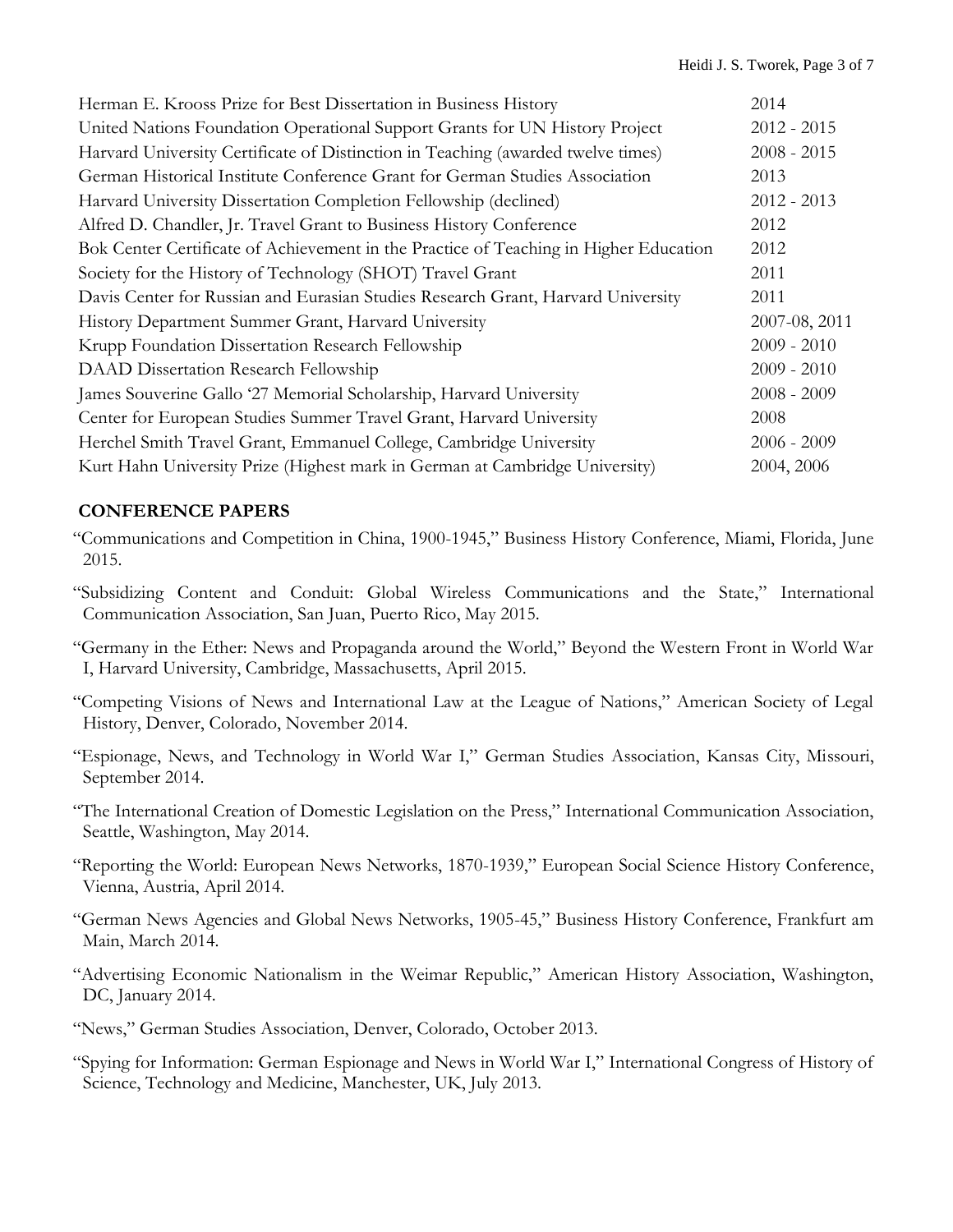- "Pals over Politics: The Development of Radio in Weimar Germany," German Historical Institute Workshop, New Technologies and Cultures of Communication, Washington, DC, May 2013.
- "News Agencies and Revolution in Weimar Germany," In Search of Revolution, 1916-1923: Germany and its European Context, Cologne, Germany, March 2013.
- "Networks behind the News: German News Agencies, Cartels, and Technology, 1849-1939," German Studies Association, Milwaukee, Wisconsin, October 2012.
- "Negotiating News: The Conference of Press Experts at the League of Nations," presented in absentia, Entanglements in Legal History, Max-Planck-Institut, Frankfurt am Main, August 2012.
- "Competing Media Empires: The Political Agendas of American, French, and German News Agencies in South America, 1914-1945," Conference on Policy History, Richmond, Virginia, June 2012.
- "Tuning in to the State: The Supply of Economic News in Weimar Germany," Business History Conference, Philadelphia, Pennsylvania, March 2012.
- "Spreading the Revolution: News Agencies and Politics in Weimar Germany," American Historical Association, Chicago, Illinois, January 2012.
- "German Wireless News Goes Global, 1913-1945," Society for the History of Technology, Cleveland, Ohio, November 2011.
- "The Global Regulation of Telegraphy: Interwar Negotiations on Intellectual Property in News," Global Communication Electric: Social, Cultural, and Political Aspects of Telegraphy, Freie Universität, Berlin, February 2011.
- "Protection of the Press: Attempts at the Legal Regulation of News, 1900-1933," German Studies Association, Oakland, California, October 2010.
- "Transocean and Wireless Telegraphy, 1914-1922," Telecommunication and Globalization: Information Flows in the  $19<sup>th</sup>$  and Early  $20<sup>th</sup>$  Centuries, University of Heidelberg, September 2009.

## **INVITED PRESENTATIONS**

Keynote Speaker, Phi Alpha Theta Induction Ceremony, Framingham State University, April 2015.

 "The Savior of the Nation: Radio in Interwar Germany, Great Britain, and the United States," Center for History and Economics Seminar, Harvard, February 2015.

"War and Peace," Harvard Model United Nations, Boston, Massachusetts, January 2015.

 "Asia at the United Nations and the History of International Public Health," 100 Years of Health in Asia, Harvard Center for History and Economics, Asia Center, and China Medical Board, October 2014.

Commentator, "How to See the World Economy: Communicating Globalization around 1900," by Professor Quinn Slobodian, Wellesley College History Department Seminar, October 2014.

"Berlin Calling Buenos Aires and Beijing: The Creation of News in Germany and Abroad, 1900-1945," Louisiana State University, Baton Rouge, September 2014.

"Nachrichten aus Deutschland: Globale Mediennetzwerke im 20. Jahrhundert," Zentrum für Zeithistorische Forschung, Potsdam, Germany, July 2014.

"A Dangerous Element for the Interests of Peace: German News on a Global Stage," Center for Area Studies Public Colloquium, Leipzig University, Leipzig, Germany, July 2014.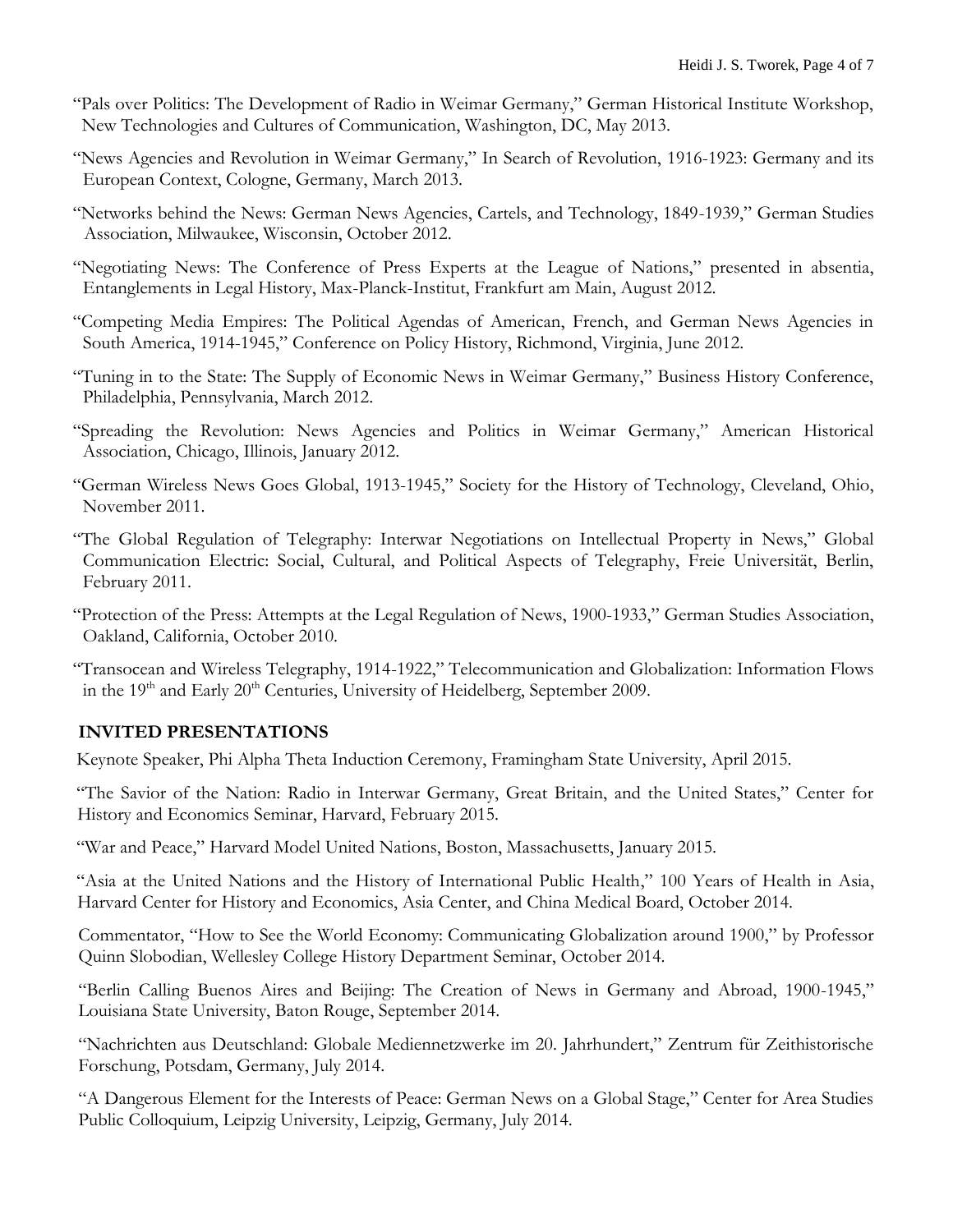Guest lecture, "Copyright," Framingham State University, Massachusetts, October 2013.

Commentator, "Identity and Nation," Actor-Networks between Global Markets and the Nation, 1650-1950, John F. Kennedy Institute for North American Studies, Freie Universität, Berlin, August 2013.

Commentator, "Canada and Decolonization: Change and Challenge at Home and Abroad," Workshop on Race and Canada's International History, Harvard University, May 2013.

Commentator, "The Many Worlds of Unified Time in the Age of Global Comparison, 1870-1930" by Professor Vanessa Ogle, University of Pennsylvania, Harvard International and Global History Seminar, February 2013.

"Der Weg ins Freie? Deutsche Nachrichtenagenturen in transnationaler Verflechtung," Kolloquium zur Mediengeschichte, Justus-Liebig-Universität, Gießen, July 2011.

"Das deutsche Nachrichtenwesen in internationaler Verflechtung," Kolloquium zur Zeitgeschichte, Friedrich-Meinecke-Institut, Freie Universität, Berlin, November 2009.

### **CONFERENCE ORGANIZATION**

*Panel Organizer*, "Managing Business Information in Asia," Business History Conference, Miami, Florida, June 2015.

*Co-Organizer*, "Digital History Day," Harvard, May 2015.

*Co-Organizer*, "Beyond the Western Front in World War I," Harvard, April 2015.

*Organizer,* Senior Thesis Conference, Harvard, October 2014; November 2013; November 2012.

*Co-organizer*, "[What was the Twentieth Century? An Event in Honor of Charles S. Maier](http://wigh.wcfia.harvard.edu/content/what-was-20th-century-roundtable-event-honor-charles-s-maier)," Harvard, April 2014.

*Symposium Co-organizer*, "Wiring Intelligence," International Congress of History of Science, Technology and Medicine, Manchester, UK, July 2013.

*Co-organizer*, "[The Intellectual Foundations of Global Communications and Commerce](http://wigh.wcfia.harvard.edu/content/intellectual-foundations-global-communications-and-commerce-1860-1970)," Harvard, March 2013. Funded by Deutsche Forschungsgemeinschaft (DFG), Stiftung Deutsch-Amerikanische Wissenschaftsbeziehungen (SDAW), Harvard Asia Center, and Weatherhead Initiative on Global History.

*Co-organizer*, Graduate Student Conference on International History (ConIH), Harvard, March 2011.

## **TEACHING EXPERIENCE**

#### **Harvard University**, Cambridge, MA

*Lecturer on History*, June 2012 –.

Taught year-long Senior Thesis Tutorial and one additional course. Awarded Harvard University Certificate of Distinction in Teaching for Senior Thesis Tutorial in fall 2012, 2013, and 2014.

*Instructor,* Seminar, "The History of International Organizations," History Department, Fall 2014. Taught seminar to 15 undergraduates that resulted in primary source research papers.

*Instructor*, "The History of News," History Department, Spring 2014. Taught lecture course on international history of news to 45 undergraduates. Awarded Harvard University Certificate of Distinction in Teaching.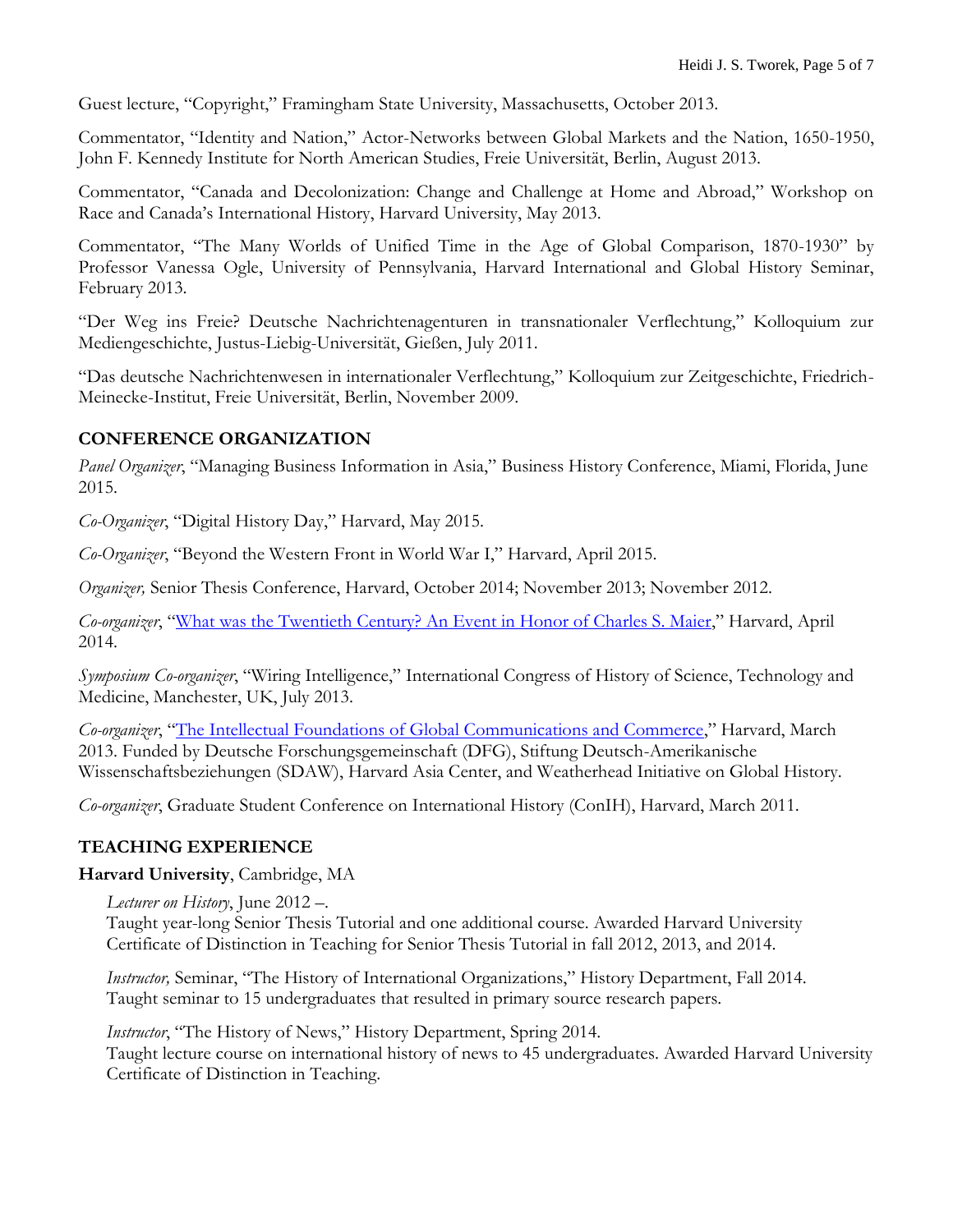*Instructor*, Tutorial, "History Lab," History Department, Fall 2013 and Spring 2015. Co-created first iterations of course enabling students to work on digital history projects with faculty. Awarded Harvard University Certificate of Distinction in Teaching.

*Prize Instructor*, "Breaking Headlines: The History of News," History Department, Fall 2011 and Spring 2013.

Awarded opportunity to design and teach own seminar to undergraduates. Taught again in spring 2013. Awarded Harvard University Certificate of Distinction in Teaching for both iterations.

*Co-Instructor* (with Professor Peter Gordon), "Graduate Colloquium on Teaching Practices," History Department, 2011 - 2012.

Redesigned syllabus and created comprehensive website for course introducing graduate students to teaching history. Awarded Harvard University Certificate of Distinction in Teaching.

*Advisor*, Senior Theses, 2011-12 and 2013-14. Advised senior theses on Indian press politics and the Venice film festival.

*Tutor*, Conference Course, "United Nations: A Global History" (Professors Emma Rothschild and Sugata Bose), History Department, Spring 2011. Helped to design syllabus. Awarded Harvard University Certificate of Distinction in Teaching.

*Tutor*, "Sophomore Tutorial," History Department, Spring 2011. Taught two weekly sections on historical writing and led peer-review discussions of student work. Awarded Harvard University Certificate of Distinction in Teaching.

*Teaching Fellow*, "Modern Central Europe" (Dr. Brendan Karch), History Department, Fall 2010. Taught one section and gave one guest lecture on *Ostpolitik*.

*Head Teaching Fellow*, "World Wars in a Global Context, 1905-1950" (Professor Charles Maier), General Education Program, Fall 2010.

Administered course and taught one section in its first iteration as a General Education course.

*Teaching Fellow*, "Germany in the World, 1600-2000" (Professor David Blackbourn), General Education Program, Spring 2009.

Taught one section. Awarded Harvard University Certificate of Distinction in Teaching.

*Teaching Fellow*, "World War II" (Professor Charles Maier), Core Program, Fall 2008. Taught three sections. Awarded Harvard University Certificate of Distinction in Teaching.

## **Freie Universität**, Berlin, Germany

*Co-Instructor* (with Dr. des. Simone Müller-Pohl), "America on the Move: Technology and the American Nation," John F. Kennedy Institute for North American Studies, Spring 2010.

## **ACADEMIC SERVICE**

#### **Harvard University**, Cambridge, MA

*Assistant Director of Undergraduate Studies in History*, June 2012 –.

Oversee Department's senior thesis program, undergraduate advising and student outreach programs. Assist in formulating and implementing curricular needs, goals and standards. Created History Department [Alumni Voices](mailto:http://history.fas.harvard.edu/alumnivoices.php) project (www.history.fas.harvard.edu/alumnivoices.php).

*Member, History Board of Examiners and Curriculum Committee, June 2012 --*Awarded undergraduate honors and helped with curricular planning for the History Department.